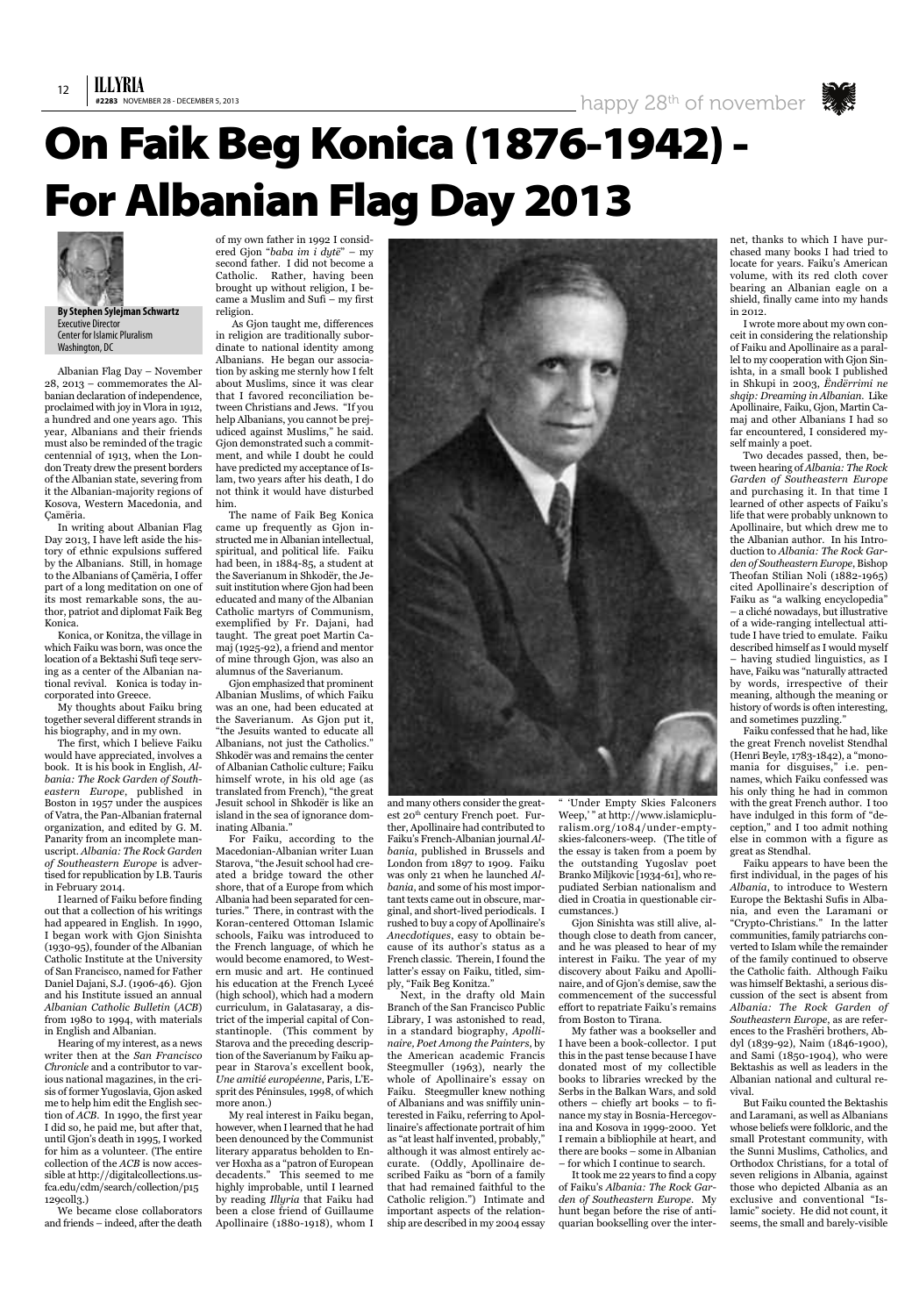13

ILLYRIA



The ability to make enemies was a prominent element of Faiku's personality. He came to America in 1909 and took over the editorship of *Dielli (The Sun)* for Vatra. He became general secretary of Vatra in 1912, but in the previous year had established a journal in St. Louis, *Trumbeta e Krujës (The Trumpet of Kruja)*, of which Apollinaire was informed but which lasted only three issues. The devotion to highminded, ambitious, and optimistic literary enterprises that prove unfortunately ephemeral is a factor that makes me feel close to Faiku. Gjon Sinishta's tenacity in producing the *Albanian Catholic Bulletin* illustrates it. But that is a different matter, finally, and extends through world literary and political history.

Faiku was solitary through most of his life, and found himself in politically-contradictory circumstances on many occasions. He could be grossly wrong – as in his rivalry, expressed in outright hatred, with Ismail Qemali Vlora (1844-1919), the father of Albanian independence, and other leading members of the national movement. In 1912 Faiku left the U.S. to attend the regrettable London Conference, but he returned to America, and work at *Dielli* and Vatra, in 1921.

He served the justifiably-despised Esad Pasha Toptani (1863- 1920), a Serbian puppet. Later, Faiku was Albanian ambassador to the U.S. for King Zog (1895-1961), whom he detested and denounced as a coward after Zog fled the Italian fascist invasion of Albania in 1939. With that act by Mussolini, Faiku's diplomatic status in the U.S. ended. Typically of him, Faiku was proud that during his tenure as editor of *Dielli* and ambassador of Zog to America, he filled the paper with attacks on the monarch.

Now that I have read *Albania: The Rock Garden of Southeastern Europe*, I cannot but agree with his judgment that modern society is beset by "our mania of thrusting into the face of the public alleged information on subjects of which we happen to be totally ignorant ourselves. Such thoughts sometimes must have occurred to everyone who has an accurate knowledge of something or other and suddenly has stumbled upon a fantastic bundle made up partly of approximations and partly of mere inventions, and not presented by any means as a fairy-tale but as 'information' on the subject in question. That is especially the case with the treatment of distant countries."

When we consider the history of the Kosovar Albanians preceding, during, and after the liberation war of 1998-99, as well as of the Chams, these words of Faiku need no addition or emendation. Their relevance is reinforced by the tragedies in Bosnia-Hercegovina, Iraq, Afghanistan, and Syria, where the most sophisticated media have served often to distort rather than to clarify the perception of events. Further on, in an appendix to the book on the Greek claim to southern Albania, Faiku notes sharply and correctly about media publishers that "of a more serious character is [their] suspicion... that they may be made the unconscious tools of some dark, mysterious propaganda. Their reticence is worthy of praise – if the



reticence is sincere and not a propaganda in reverse." To emphasize, we saw such a spectacle in much Western media reportage on the Balkan wars and we see it on Syria now.

*Albania: The Rock Garden of Southeastern Europe* includes notable examples of wit at the expense of Serbs and Greeks as the two longstanding aspirants to the partition of Albania. Faiku recalls that Serbs had fled the Ottomans by emigrating into Vojvodina, a part of Hungary, and that "two or three centuries later the descendants of these refugees, who were the beneficiaries of this hospitality, petitioned the Powers [successfully, I should add – SAS] to give over to Serbia the sanctuary of their ancestors."

He remarks, "Open the door of your house to a Serb, and the next day he will ask half of it as a right; and the day after, he will try to throw you out of the window as an intruder." Faiku comments on "the Serbs and Greeks, those unconscious humorists," for their denial of the existence of an Albanian nation, and describes them satirically as "the Greeks and Serbs, those honest neighbors of Albania," in their allegations that Albanians were or are "Turks," given the Albanian Muslim majority.

Faiku's book, intended for an American audience, also includes fascinating observations of his people. He cites an Albanian axiom, "Kill me but do not insult me," that I had heard many times during the Kosova independence struggle, most notably ascribed to the human rights activist Adem Demaçi. Faiku describes an area of Albanian folklore previously unknown to me, that of analogical similes, or riddles, such as the following: "What is this? Two brothers hold fire in their hands and are not burned? Tongs."

In a book that while short and left unfinished, is replete with proof of extraordinary erudition, Faiku informs us that the Muslim pirate who captured Miguel de Cervantes (1547-1616), author of the Castilian classic *Don Quixote*, was an Albanian called Arnaut Mami (Cervantes was held as a slave for five years.) But in chapter VI of *Albania: The Rock Garden of Southeastern Europe*, which deals with Gjergj Kastriot Skenderbeu and was completed by the editor Panarity, Fan Noli is the source of observations that "An Albanian could not be a slave… Nobody in the slave markets of Turkey would buy an Albanian… because they were impossible to

handle and too dangerous for their masters."

Prejudices against Albanians persist today because of what Faiku calls the "hypnotism of repetition." At the beginning of the  $20<sup>th</sup>$  century, a French parliamentarian labelled the Albanians "murderous nomads," and a similar vocabulary is applied today by the producers of the recent "*Taken*" series of action films, depicting Albanians as kidnappers, sexual traffickers, and generally as heartless criminals.

We also find in *Albania: The Rock Garden of Southeastern Europe* a criticism of the Albanian national writing system adopted by the 1908 Alphabet Congress at Manastir in Macedonia. Faiku – too harshly, I think – condemned the 1908 orthographic standard as "cumbersome spelling, which, in its effort to represent every phonetic shade, gives often to the words a repellingly complicated form." I have found that non-Albanians are put off by the complexity of Albanian spelling – but no good thing can be attained without labor, and the task of learning to read Albanian provides more than enough reward for the effort required.

Faiku's "American book" additionally discloses a "secret" of Albanian literature: the poetry of the 19th century Muslim author Hasan Zyko Kamberi (specific dates of life and death unknown), including his "scurrilous" and "licentious" writings (in Faiku's characterization). These include "The Bride's First Night," which Faiku considered "offensive" enough to be unprintable. The present-day Albanologist Robert Elsie, in his authoritative 2005 handbook, *Albanian Literature: A Short History*, presents "The Bridal Chamber," his translation of the Albanian title "Gjerdeku," as "a realistic account of the anguish and hardship of young women married off according to custom without being able to choose husbands for themselves." But Elsie notes that Kosovar critic Mahmud Hysa, as late as 1987, censured "at times degenerate eroticism" in Kamberi's verse. Faiku and Elsie agree that the most important and popular of Kamberi's poems is his "Paraja" (Money), which attacks greed and corruption. In *Albania: The Rock Garden of Southeastern Europe*, Faiku found opportunities to praise Kostiandin Kristoforidhi (1827-1895) of Elbasani, for his monumental Albanian-Greek dictionary. Faiku applauded the Catholic epic poet

Gjergj Fishta (1871-1940), author of *Lahuta e Malcís (The Mountain Lute,* definitive edition 1937*)* and, with Naim Frashëri, one of the two national poets of the Albanians, as well as two other Catholic authors, Dom Vinçenc Prennushi (1885- 1949) and Ernest Koliqi (1903-75). He recommended the work of Andon Zako Çajupi (1866-1930), Filip Shiroka (1859-1935), whose poems Faiku published in *Albania*, and, of course, Noli.

Surveying Faik Beg Konica, and given my appreciation for his friendship with Apollinaire, I would be remiss in failing to note the irreplaceable importance of Luan Starova's previously-mentioned study of the friendship between the two men, *Une amitié européenne: Faik Konitza et Guillaume Apollinaire*. When I wrote, touching on the link between these two literary pioneers, in *Ëndërrimi ne shqip: Dreaming in Albanian*, I was informed only by Apollinaire's own essay and Steegmuller's biographical research on him. Starova's book, of which I did not know, had already been in print for five years, but titles on Albanian topics do not always circulate as widely as they should. Books on the Balkans printed elsewhere arrive in the region quickly; but books produced in the peninsula are unable to be found outside their country of origin.

Because of this, only after reading Starova's work could I appreciate Faiku's remarkable polemic against the appeal of artificial "universal" languages like Esperanto, titled *Essay on Natural Languages and Artificial Languages*, signed with the pen-name "Pyrrhus Bardhyli" and published in 1904 in Brussels. Esperanto, in particular, was (and still is) promoted by social reformers who viewed "competing," diverse languages as a cause of conflict, and saw in an artificial, international idiom a means to attain peace. But as someone who learned Catalan – a minority language in Spain – before studying Albanian, who has defended the internal diversity of Albanian (Gegnisht, letrare, Elbasani dialect, Toskërisht), and who appreciates the preservation of differing literary traditions in Bosnian/Croatian/Serbian, I agree with "Bardhyli." The human inventory of languages and dialects should be preserved and defended, not suppressed or surrendered to a single planetary form of speech, especially in the name of social harmony.



14 $\blacktriangleright$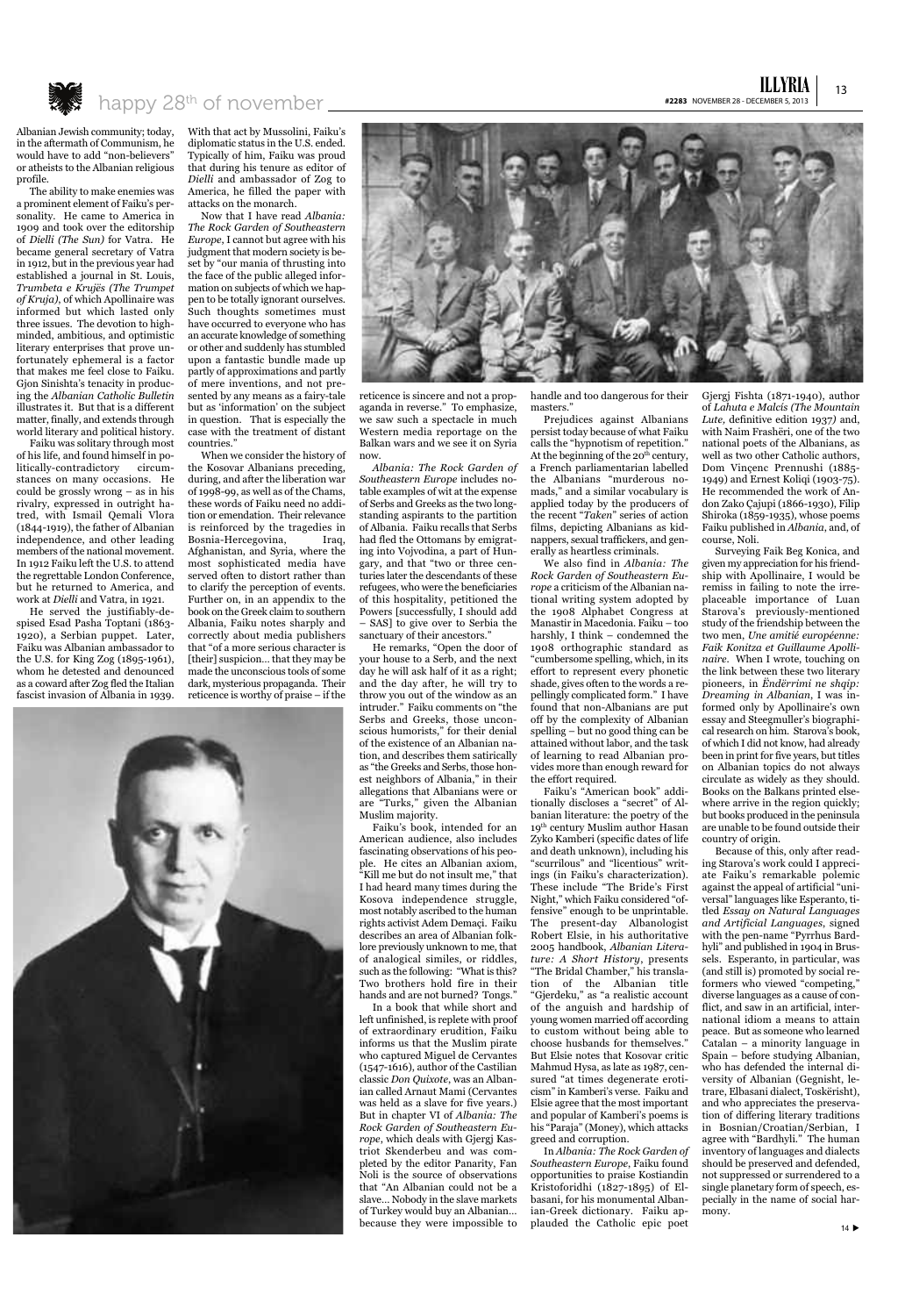## ILLYRIA

Call us for other specials like Sarajevo, Zagreb, and Europe. Çmime të volitshme për në atdhe prej Chicago, Detroit, Boston, Dallas, Los Angeles, Washington, etj. Transferimi i të hollave në SHBA dhe kudo në botë!

Notary Public • Garancione • Emigracion • Përkthime të dokumenteve • Taksa mbi të ardhurat etj. Për informata thirrni në telefonin falas Medin, Lirimin ose Zyber Islamin

#### **NEW JERSEY STRUGE** 1-800-565-4440 (973) 904-0333 46-784-470

343 Belmont Ave. Haledon, NJ 07508 Për më shumë informata mund të na gjeni edhe në internet www.mendimtravel.com

Email: info@mendimtravel.com in U.S.A and ERMIRA@MPT.COM.MK in Struga

In 2003, however,I had not yet found Starova's book, and wrote accurately but wrongly that I was "unable, so far, to locate any reference to this work or to the latter pseudonym [Pyrrhus Bardhyli], in Faik Konica's works or biographical studies of him." I had also yet to read two literary creations by Faiku that Apollinaire singled out for praise: "Outline of a Method of How to Succeed in Winning Applause from the Bourgeois" and "The Most Colossal Mystification in the History of the Human Species." These appeared in French, in Apollinaire's magazine *Le Festin d'Ésope*.

A French biographer of Apollinaire, Marcel Adéma, was correct, I think, in judging the second of these texts as equal to the avantgarde absurdist writings of another friend of Apollinaire, Alfred Jarry (1873-1907). I believe Starova is also right in judging "Outline of a Method of How to Succeed in Winning Applause from the Bourgeois" as preceding the emergence of French surrealist writing by 15 years but comparable and equal in quality to the surrealist works that, like those of Apollinaire, are now French classics.

"Outline of a Method of How to Succeed in Winning Applause from the Bourgeois" is a brief commentary on how to perform on various musical instruments, recite poetic or dramatic works, produce opera, and otherwise satisfy the Parisian public. It includes careful advice on what to expect from friends planted in the audience (known as a "claque") as well as from critics. It is only marred

by its concluding, gushing, and, according to others who knew Faiku, completely sincere devotion to the compositions of Richard Wagner – whom I despise and about whom I would have quarreled heartily with Faiku. Thus, like Ismail Qemali and others, I would doubtless have earned the ire of Faiku – sometimes, it seems, an honor.

Starova has performed other services with his book. He identifies the occasion which brought Faiku and Apollinaire together – a discussion by Apollinaire in a French journal of attempts to remove French words from Germany, in 1903, 110 years ago. Starova elucidates the origin of the curious pen-name – Thrank Spiroberg – with which he launched *Albania*, and which Apollinaire mentions in his biographical sketch of Faiku. The penname, originally "Trank Spirobey," was borrowed from that of an Albanian hero in a novel by a French Orientalist and travel chronicler, Léon Cahun (1841-1900), *Hassan Le Janissaire* (1891), and, as it happens, one more favorite author of Apollinaire. To further "protect himself," Faiku made the pseudonym less "baroque" by adding an "h" and an "r," when creating *Albania*. In other of the many coincidences we find in the neglected area of Balkan relations with Europe, Léon Cahun was the uncle of a different friend of Apollinaire, the French experimental writer Marcel Schwob (1867-1905), and great uncle of a leading member of the French surrealist circle, Claude Cahun (1894-1954).

Faiku's correspondence with

Apollinaire is excerpted in a tantalizing way in Starova's contribution. One letter from Faiku refers to an alleged invitation, previously known to scholars, for the French poet to occupy a well-paid academic chair in Salt Lake City, Utah!

Finally, the work of Luan Starova republishes several articles Apollinaire himself wrote in support of the Albanian national movement. Starova argues for Faiku as a protagonist in Apollinaire's fiction, most importantly in one of two drafts of his novel *La femme assise* (*Seated Woman*, published in 1920, posthumously, since Apollinaire died in 1918 during the "Spanish influenza" epidemic, after a head injury suffered while serving in the French army during the first world war). Starova points out that the hero of the second, superior draft of *La femme assise*, named Pablo Canouris, is identified as half-Albanian and half-Spanish, "born in Malaga" fusing two of Apollinaire's closest friends, Faiku and Pablo Picasso (1881-1973). The book's title is that of numerous works by Picasso and his predecessors and contemporaries, such as Henri Matisse (1860-1954).

Faik Beg Konica and Pablo Picasso, Albania and Andalusia, Balkan independence and the artistic avant-garde, united by the pen of Guillaume Apollinaire! Unfortunately, *La femme assise* has never been translated into English, and as described herein, Faiku's writing in English has been difficult to find.

A fresh reading of Faiku, and a reexamination of his life, is overdue. One might even say that those who love books as they once were, rather than electronic novelties, have old but new challenges awaiting them.

Ifear the internet has been useful in locating, but not in producing, valuable books.







### **On Faik Beg Konica (1876-1942)- For Albanian Flag Day 2013**

#### $13 \triangleright$